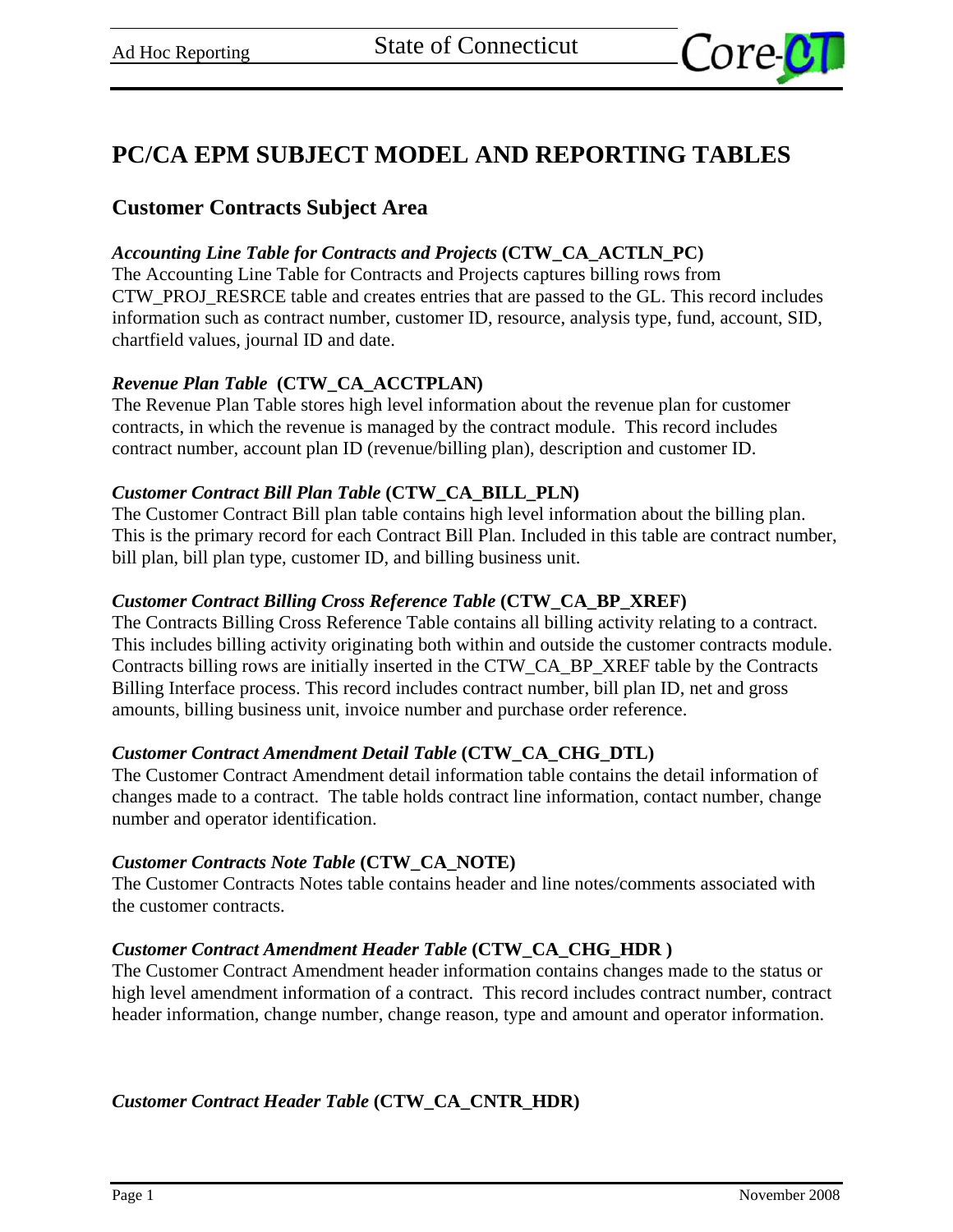

The Customer Contract Header Table contains customer contract header information, customer ID, contract number , contract status, business unit, bill type, contract amount, signing date, contract type, description and operator ID.

## *Customer Contract Line Detail Table* **(CTW\_CA\_DETAIL)**

The Customer Contract Line Detail Table contains contract line information, contract number, line number, customer ID, business unit, estimated start and completion dates, change number , account plan ID, bill plan ID, pricing structure, product ID, and operator ID.

#### *Customer Contract/Project Detail Table* **(CTW\_CA\_DETL\_PRJ)**

The Customer Contract/ Project Line Detail Table contains the associated projects and activities for a contract line. The table holds contract number, line number, project ID and activity.

#### *Customer Contract Line Limit and Fee Detail Table* **(CTW\_CALMT\_FEDTL)**

The Customer Contract Line Limit and Fee Detail Table holds contract number, line number, limit and fee information.

#### *Customer Contract Transaction Limit Table* **(CTW\_CA\_LMT\_TXN)**

The Customer Contract Transaction Limit Table defines transaction level limits for contract lines. Contract number, contract line, transaction limit ID, description, and limit amount per transaction are samples of the fields contained on this table.

#### *Customer Contract Rate Table* **(CTW\_CA\_RATE)**

The Customer Contract Rate Table contains contract rates and Project information such as contract number, line, PC template ID, and rate plan.

## *Customer Contract Unbilled AR Table* **(CTW\_CA\_AP\_PCUAR)**

The Customer Contract Unbilled AR Table contains unbilled AR information for "As Incurred" revenue plans. This record holds contract number, account plan ID, project, activity, resource, analysis type and accounting entries.

## *Customer Contract Detail Distribution Table* **(CTW\_CA\_DETAIL\_DST)**

The Customer Contract Detail Distribution Table contains contract number, contract line, business unit, and account code string.

**Project Costing Subject Area**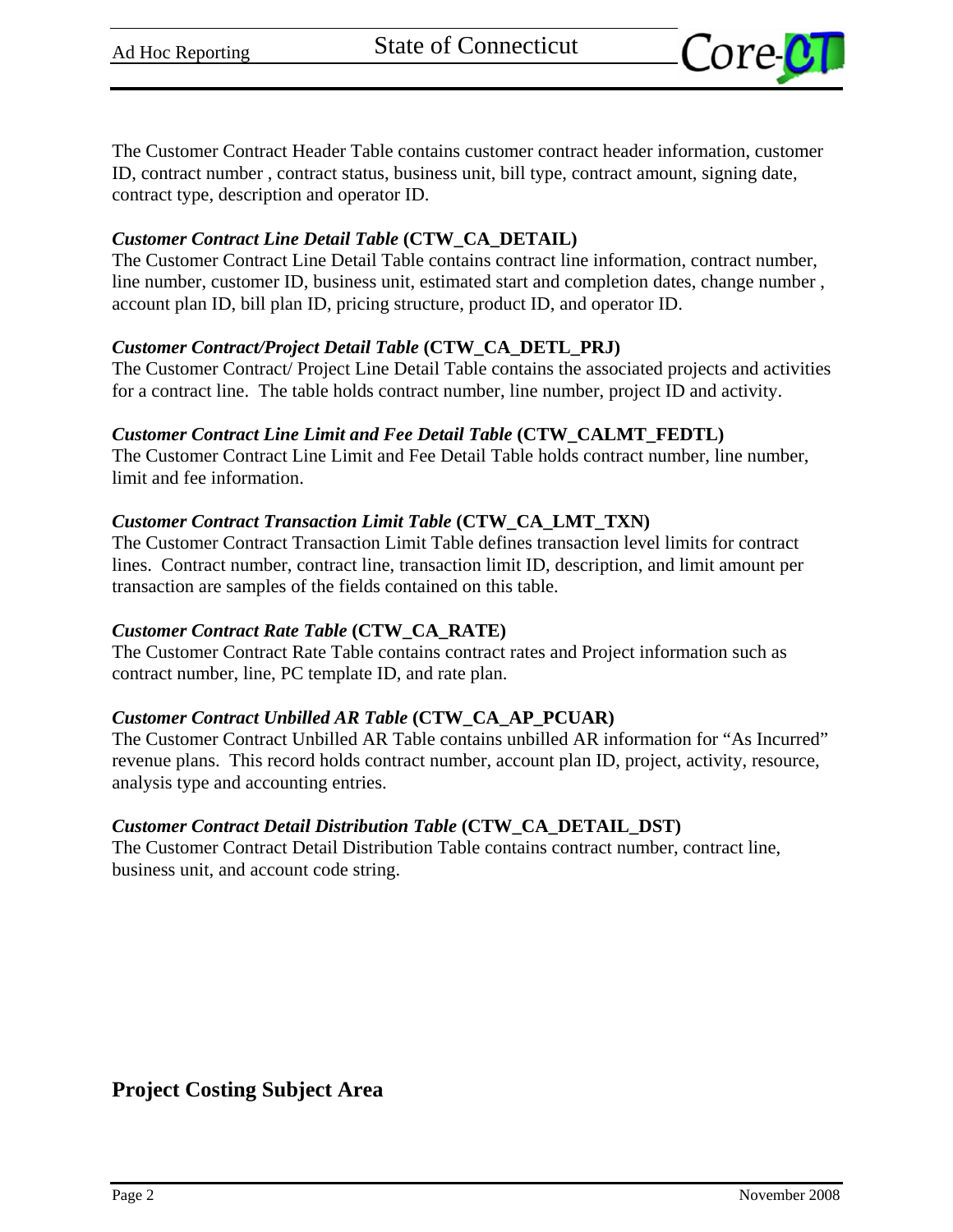

## *Summary Project Costing Table* **(CTW\_PC\_RPO)**

The Summary Project Costing Table is a summary record which will be used for most of the Projects based reporting. The record is populated at the database level, and contains summarized values based on project ID, activity ID, resource type, analysis type, account code string, and resource amount.

## *Project Resource Interface Table* **(CTW\_INTFC\_PRJRE)**

The Project Resource Interface Table contains data loaded through the Projects upload tool; prior to the move to PROJ\_RESOURCE by the load transactions process. The table holds the interface ID and line numbers.

## *Project Costing Asset Table* **(CTW\_PCAM\_PRJDEF)**

The Project Costing Asset Table provides asset ID, project ID, activity ID, analysis type, distribution amount.

## *Project Costing Asset Management Integration Table* **(CTW\_PCAM\_RULPRJ)**

The Project Costing Asset Management Integration Table contains the integration rules for the distribution of project data to asset management; includes business unit, project ID and filter ID.

## *Project Costing Contract Detail Table* **(CTW\_PCCA\_DETAIL)**

The Project Costing Contract Detail Table shows which contracts are associated to each project. The record holds contract ID, project ID, and related rate or rate plan.

## *Project Activity Description Table* **(CTW\_PRJ\_ACTDESC)**

The Project Activity Description Table holds business unit, project ID, activity ID and description.

# *Project Activity Status Table* **(CTW\_PROJ\_ACTSTS)**

The Project Activity Status Table contains business unit, project ID, activity ID and activity status.

## *Project Activity Table* **(CTW\_PROJ\_ACTVTY)**

The Project Activity Table provides information on project activities, including description, start date and end date.

## *Project Approval Table* **(CTW\_PROJ\_APROVL)**

The Projects Approval Table holds all the information on the level of approval needed for a specific project event; project ID, project event, approval sequence, operator ID, and operator role.

# *Project Justification Table* **(CTW\_PROJ\_JUSTFY)**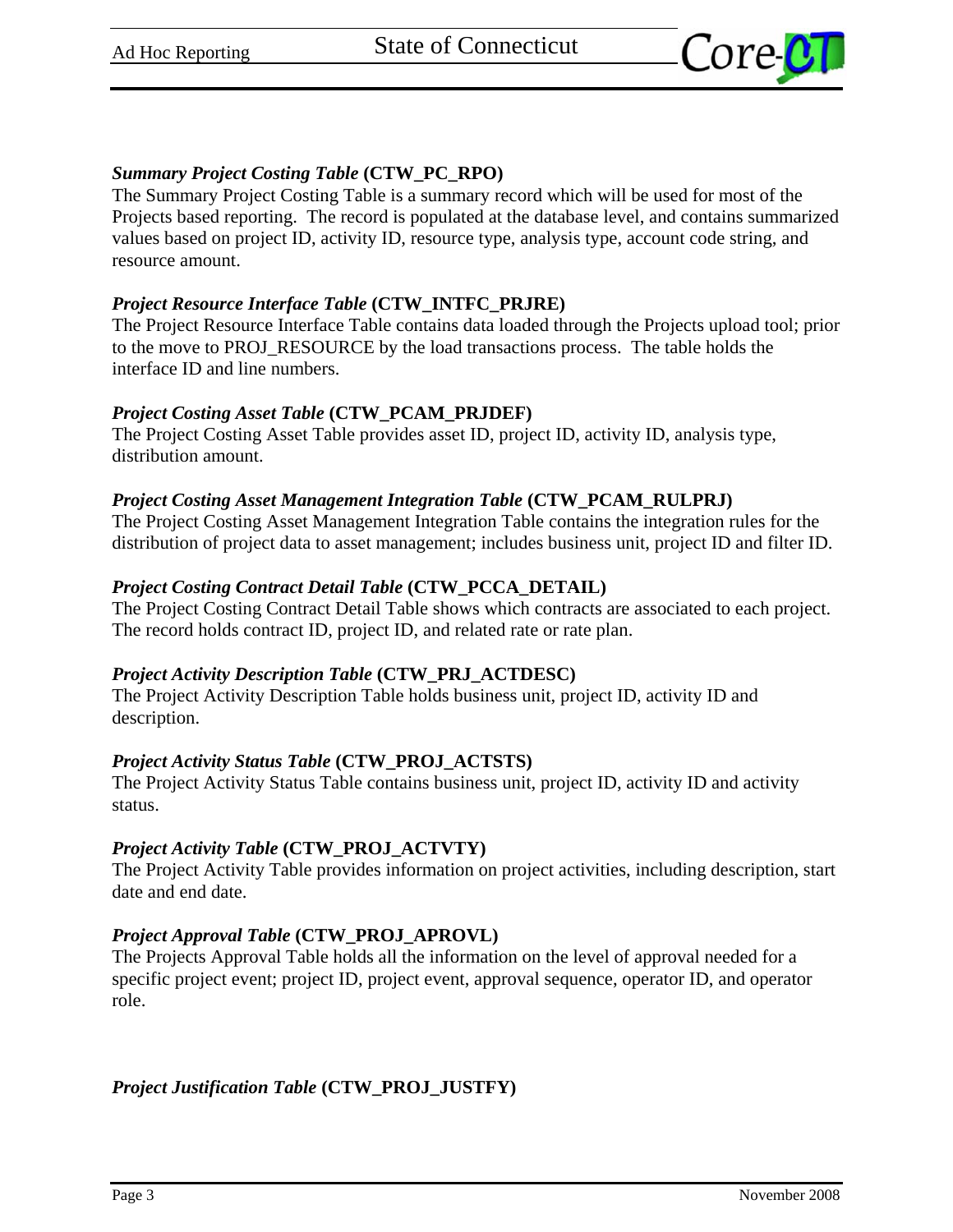

The Projects Justification Table holds the project ID, justification type, date and employee ID and description field.

#### *Projects Temporary Billing Table* **(CTW\_PRJ\_RTMP\_BI)**

The Projects Temporary Billing Table holds project transactions that have been selected to be sent to the billing module via interaction with the contracts module. Included in this table are process instance, project, activity, resource, contract number and accounting information.

## *Project Resource Table* **(CTW\_PROJ\_RESRCE)**

The Projects Resource Table functions as the projects transaction table. Transaction rows hold the quantity and amounts associated with each transaction and all the identifying information that accompanies the transaction. The record includes project, activity, analysis type and accounting information, voucher ID, vendor, purchase order, and resource amount.

#### *Project Table* **(CTW\_PROJECT)**

The Project Table holds high level information specific to a project; project; ID, project type, description, start and end dates.

#### *Project Status Transactional Table* **(CTW\_PROJ\_STATUS)**

The Project Status Transactional Table provides both the current and historical status of a project through the use of effective dating.

#### *Project Activity Table* **(CTW\_PRJ\_ACT\_TBL)**

The Project Activity Table holds setid, activity type, effective date and effective status.

## *Projects Deduction Distribution Table* **(CTW\_PROJ\_DEDDST)**

The Projects Deduction Distribution Table contains HRMS deduction distribution information for the Projects Costing Module. Included are pay period dates, business unit PC, project ID, activity ID, and deduction amount.

#### *Projects Earnings Distribution Table* **(CTW\_PROJ\_ERNDST)**

The Projects Earnings Distribution Table holds HRMS earnings distribution information for the Projects Costing Module. Included are pay period dates, business unit PC, project ID, activity ID, resource type, time reporting codes and labor distribution amount.

#### *Projects Tax Distribution Table* **(CTW\_PROJ\_TAXDST)**

The Projects Tax Distribution Table holds HRMS tax distribution information for the Projects Costing Module. Included are pay period dates, business unit PC, project ID, activity ID, resource type and tax amount.

*Projects Enforce Table* **(CTW\_PROJ\_ENFTBL)**